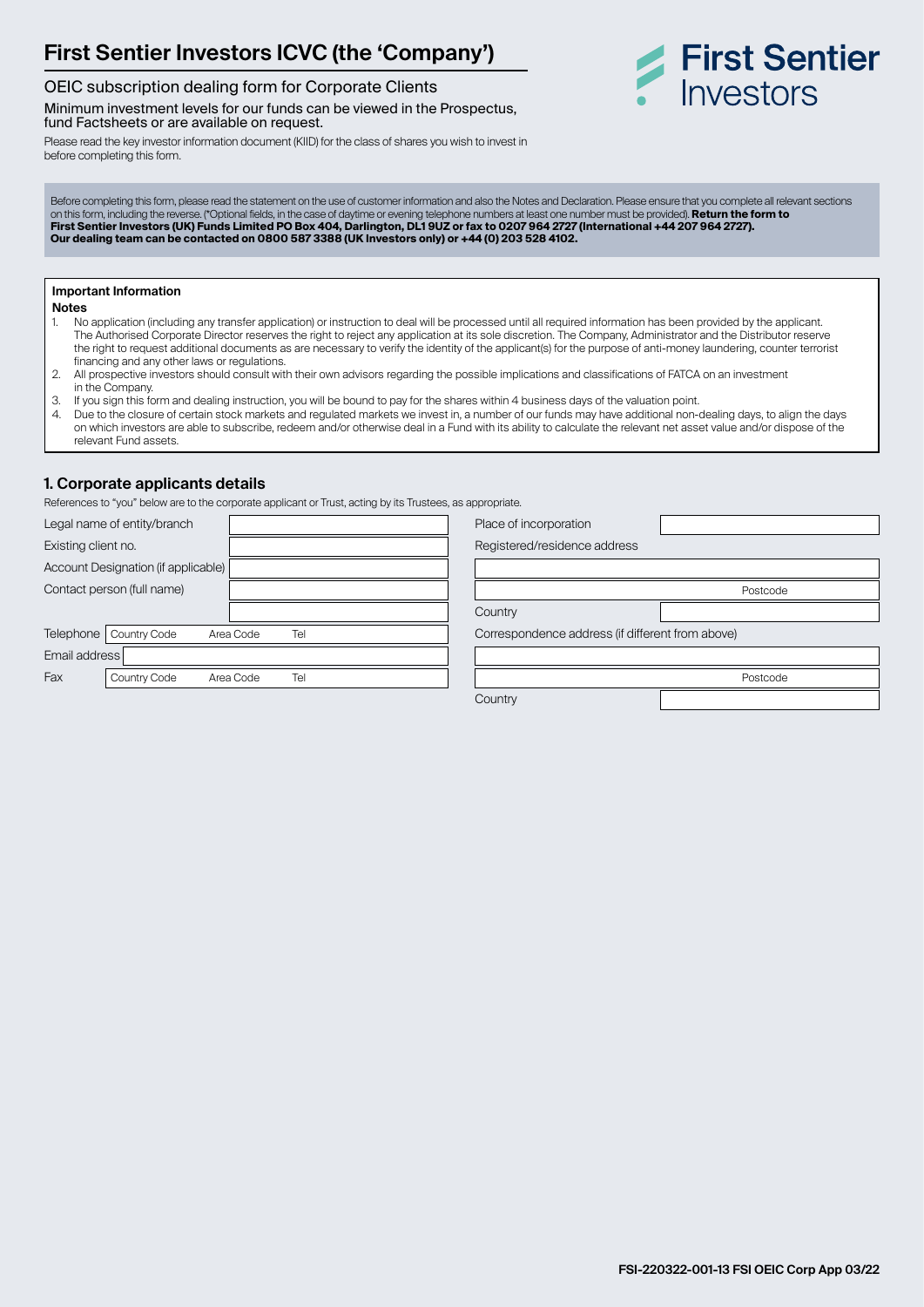### **2. Investment details**

Please indicate which funds and share classes you wish to invest in. By signing this form and dealing instruction, you are committed to pay the purchase price for the shares. For certain funds, Euro share classes and US dollar share classes are also available (please consult the fund prospectus for a complete list of the funds). Minimum investment levels for our funds can be viewed in the Prospectus, fund Factsheets or are available on request. Hedged share classes are also available in certain currencies within certain funds. **Bank account details for settlement can be found at the end of this form.** Purchases must be settled in the same currency of the share class you have chosen. If you wish to invest monthly, please complete the direct debit form in section 3. **A valid ISIN must be provided in order for your instruction to be processed.**

### **GBP Fund Identifier: ISIN**

**(ISIN can be located on fund share class** 

| <b>Fund Name</b> |  |  |  |  |  |  | Key Investor Information Document - KIID) | Lump sums | <b>Regular savings</b> |
|------------------|--|--|--|--|--|--|-------------------------------------------|-----------|------------------------|
|                  |  |  |  |  |  |  |                                           |           |                        |
|                  |  |  |  |  |  |  |                                           |           |                        |
|                  |  |  |  |  |  |  |                                           |           |                        |
|                  |  |  |  |  |  |  |                                           |           |                        |

| Lump sums | <b>Regular savings</b> |
|-----------|------------------------|
| £         | £                      |
| £         | £                      |
| £         | £                      |
| £         | £                      |
| £         | £                      |

Total Investment  $\begin{bmatrix} 1 & 2 \end{bmatrix}$ 

**Fund Name**

#### **EUR Fund Identifier: ISIN (ISIN can be located on fund share class Key Investor Information Document – KIID) Lump sums**

|  |  |  |  | wy investor information booding it. This |  | -- |
|--|--|--|--|------------------------------------------|--|----|
|  |  |  |  |                                          |  | €  |
|  |  |  |  |                                          |  | €  |
|  |  |  |  |                                          |  | €  |
|  |  |  |  |                                          |  | €  |

| ump sums. |
|-----------|
| Ê,        |
| Ê,        |
| €         |
| Ê,        |
| €         |

Total Investment  $\mathfrak{k}$ 

## **USD Fund Identifier: ISIN (ISIN can be located on fund share class**

| <b>Fund Name</b> | Key Investor Information Document - KIID) Lump sums |    |
|------------------|-----------------------------------------------------|----|
|                  |                                                     |    |
|                  |                                                     | w  |
|                  |                                                     | d. |
|                  |                                                     |    |
| Total Investment |                                                     |    |

✁

### **3. Direct Debit Guarantee**

- The Guarantee is offered by all banks and building societies that accept instructions to pay Direct Debits.
- If there are any changes to the amount, date or frequency of your Direct Debit we will notify you (normally 10 working days) in advance of your account being debited or as otherwise agreed.
- If you request us to collect a payment, confirmation of the amount and date will be given to you at the time of the request.
- If an error is made in the payment of your Direct Debit, by us or your bank or building society, you are entitled to a full and immediate refund of the amount paid from your bank or building society.
- If you receive a refund you are not entitled to, you must pay it back when we ask you to.
- You can cancel a Direct Debit at any time by simply contacting your bank or building society. Written confirmation may be required. Please also notify us.

### **Instruction to your Bank/Building Society to pay Direct Debits (for investors in Sterling classes only)** Name and postal address of your Bank/Building Society Branch To the Manager, Bank/Building Society Address Postcode Name/s of account holder/s Bank/Building Society account no. Branch sort code – –  **Signature/s:**



| Instruction to your Bank or Building Society          |
|-------------------------------------------------------|
| Please pay First Sentier Investors (UK) Funds Limited |
| Direct Debits from the account detailed on this       |
| instruction subject to the safeguards assured by      |
| the Direct Debit Guarantee. I understand that this    |
| instruction may remain with First Sentier Investors   |
| (UK) Funds Limited and, if so, details will be passed |
| electronically to my Bank or Building Society.        |

 **Date:**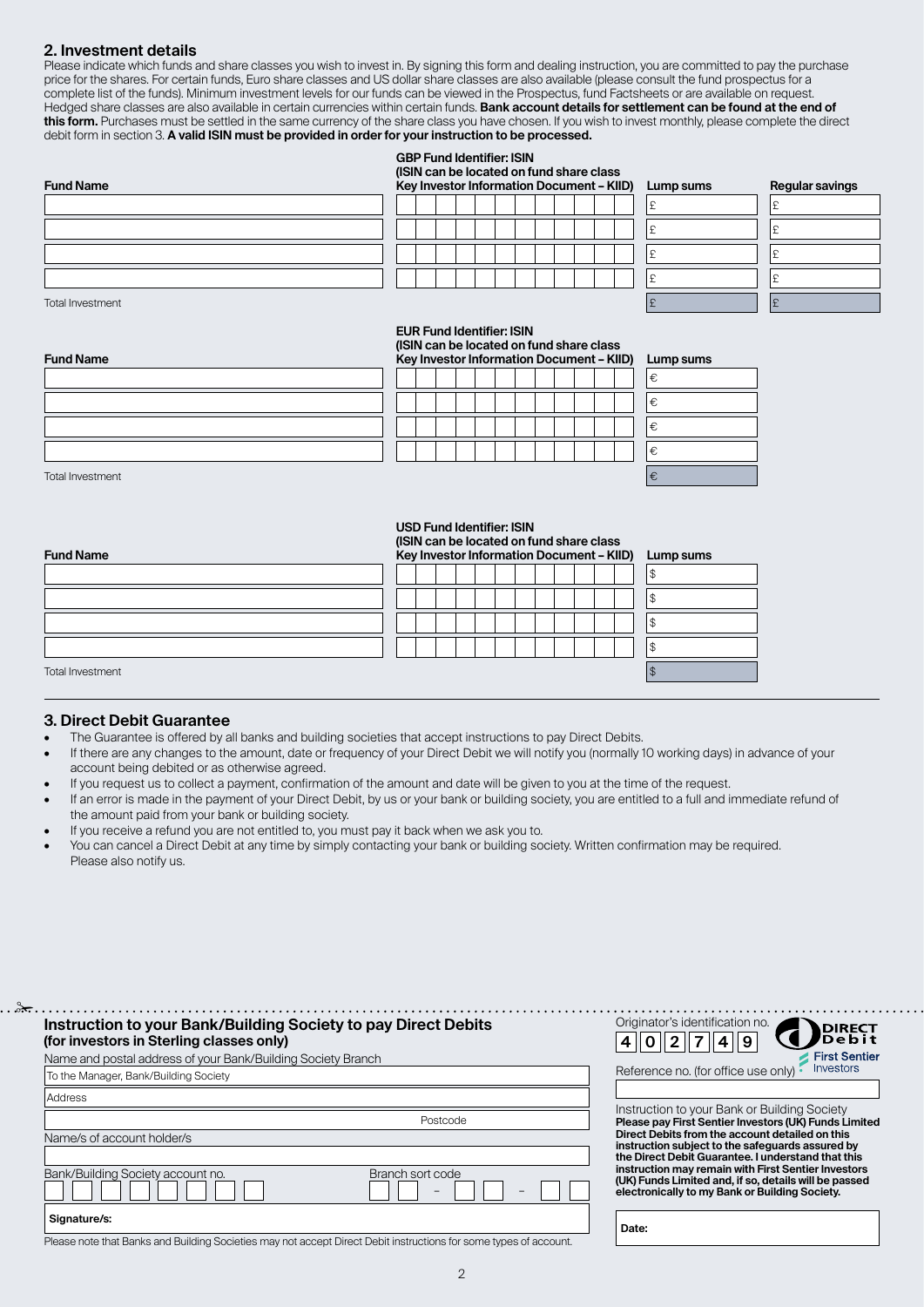### **4. Your signature and declaration**

Please read the declaration below before you sign and date this OEIC application form. By signing you make the declaration shown below and confirm that you have read this form and the separate key investor information document ("KIID") for the fund(s) in which you have chosen to invest. Please refer to the prospectus for the full terms and conditions governing your investment with us. The prospectus can be obtained from our website or free of charge on request.

### **Declaration: To First Sentier Investors (UK) Funds Limited**

### **I/We declare that:**

- I am/We are aged 18 or over;
- I/We have checked the information about me in this form and otherwise provided by me and it is correct to the best of my knowledge and belief. I will notify First Sentier Investors (UK) Funds Limited of any changes to the information without delay;
- I am/We are not US Person(s) (as defined in the Prospectus) or acting for the account or benefit of a US Person;
- I am/We are not an ERISA Plan asset (ERISA Plan being defined in the prospectus).
- Unless otherwise specified I am/we are not a "Specified United States Person" under the tax laws of the U.S.\* or a non-U.S. entity with one or more Specified United States Persons as "substantial United States owners" or "Controlling Persons".
- \* For this purpose, a "Specified United States Person" will include, subject to certain exceptions, (A) an individual who is a citizen or resident of the U.S., (B) a partnership or corporation (including any entity treated as a partnership or corporation for U.S. tax purposes, such as a limited liability company) organised in or under the laws of the U.S. or any state of the U.S. thereof (including the District of Columbia), (C) any estate the income of which is subject to U.S. tax regardless of its source, and (D) any trust if (i) a court within the U.S. is able to exercise primary supervision over the administration of the trust and (ii) one or more United States persons have the authority to control all substantial decisions of the trust. I/We declare that I/we do not intend to sell or transfer any Shares which I/we may purchase to any person who is a Specified United States Person.
- I am/We are not a person resident or otherwise located in Canada.

### **I/We agree and consent:**

- to First Sentier Investors (UK) Funds Limited contacting me/us at the email address stated overleaf;
- to notify First Sentier Investors (UK) Funds Limited immediately on becoming a US Person or holding on behalf or for the benefit of a US Person;
- to notify First Sentier Investors (UK) Funds Limited immediately on becoming a specified United States person;
- to notify First Sentier Investors (UK) Funds Limited immediately on becoming a person resident or otherwise located in Canada;
- to notify First Sentier Investors (UK) Funds Limited immediately in the event that the investor pursuant to this application becomes an ERISA Plan asset; • not to transfer Shares to a US Person or a person who will hold the Shares on behalf or for the benefit of a US Person;
- to indemnify and hold harmless First Sentier Investors (UK) Funds Limited, the Investment Manager and First Sentier Investors ICVC and their respective agents from time to time for any costs or losses incurred, suffered or arising in connection with a breach of the above declarations and agreements and/or in relation to any late or non-payment of the settlement amount and/or my/our actions or failure to provide any information or documents requested by any of them to comply with the AEOI regimes or other laws or regulations.

### **Declaration: To First Sentier Investors (UK) Funds Limited**

### **I/We declare and agree:**

- I/We agree to provide on request in a timely manner any information or documentation in relation to myself/ourselves and, if and to the extent required, my/our direct or indirect beneficial owner(s)/Controlling Persons (if any), as may be necessary or desirable for the Company (or its agents) to comply with any reporting or other obligations and/or prevent the withholding of tax under the AEOI regimes.
- I/We acknowledge that the Company may, in accordance with the provisions of the Prospectus compulsorily redeem my/our shares in the Fund(s) if I/We acquire or are holding such units in breach of the requirements or in the circumstances detailed in the Prospectus of the Fund(s), whether at the point of my/our investment or thereafter; and

 I/We undertake to observe and be bound by any such decision by the Company and agree that the Company/Investment Manager shall not assume liability for any losses arising from a compulsory redemption of any of my/our shares in the Fund.

- I/We confirm that all the information provided by me/us in this Application Form and as otherwise provided by me/us to the Company/Investment Manager shall remain valid and I/We also undertake to immediately notify the Company/Investment Manager of any changes to such information.
- I/We acknowledge that if I/we provide information and documentation that is in any way misleading, or fail to provide the Company (and/or its agents) with the requested information and documentation necessary in either case to satisfy the Company's obligations under the AEOI regimes, the Company reserves the right: (i) to take any action and/or pursue all remedies at its disposal.
- I/we acknowledge that the Prospectus (General Information, Protection of client money) describes how you will settle purchases and redemptions of Shares with me/us, including where you will do so on a delivery versus payment basis and will not be required to treat the money as client money (provided you settle with me/us within the time frames required by the FCA Rules). I/we agree to you not treating my/our money as client money in those circumstances.
- I/we acknowledge that the Investment Manager will treat me/us as a professional client under the FCA's categorisation rules. I/we acknowledge that we have the right to request that I am/we are re-categorised as a retail client but that that such re-categorisation may be refused by the Investment Manager. I/we acknowledge that the categorisation of a professional client means that I/we will not have the right to any complaints to the Financial Ombudsman service nor will I/we be eligible for any compensation under the Financial Services Compensation Scheme.
- I/We confirm that all the information made by me/us in this Application Form shall remain valid and I/We also undertake to immediately notify you in writing if there is any change in my/our registration details above in the subsequent years.
- I/We agree to compensate the Company, First Sentier Investors (UK) Funds Limited, the Investment Manager (or their respective agents from time to time) from time to time for any losses or expenses arising in connection with a breach of the above declarations and agreements my/our actions or failure to provide any information or documents requested by any of them to comply with the AEOI regimes or other laws or regulations.
- I/We acknowledge that the KIID can be obtained from the website www.firstsentierinvestors.com or hard copies can obtained by contacting Client Services on 0800 587 4141 (+44 131 525 8870) and consent to being provided with the KIID in this form via the website.
- I/We have received and read the KIID for the relevant share class.

| Regarding a general query:<br>Telephone: 0800 587 4141 (+44 131 525 8870) Fax: +44 131 272 2505<br>PO BOX 404<br>Darlington<br>before Christmas and other days at the ACD's discretion.<br>DL19UZ | First Sentier Investors (UK) Funds<br>Limited | Telephone: 0800 587 3388 (UK Investors) or +44 203 528 4102 Fax: +44 207 964 2727<br>9.00 am to 5.00 pm (UK time) Monday to Friday except for bank holidays in England and Wales, the last business day |
|---------------------------------------------------------------------------------------------------------------------------------------------------------------------------------------------------|-----------------------------------------------|---------------------------------------------------------------------------------------------------------------------------------------------------------------------------------------------------------|
|---------------------------------------------------------------------------------------------------------------------------------------------------------------------------------------------------|-----------------------------------------------|---------------------------------------------------------------------------------------------------------------------------------------------------------------------------------------------------------|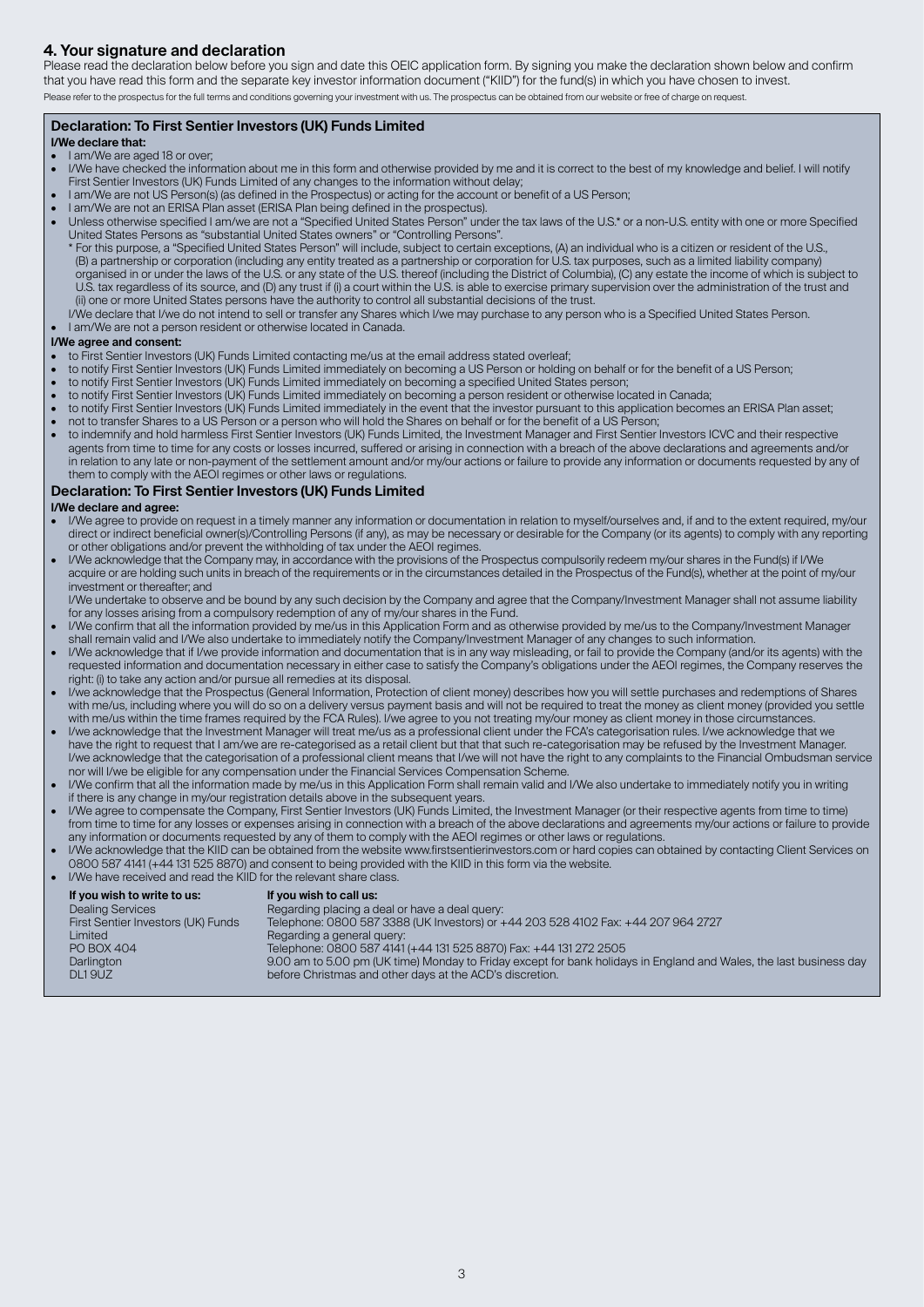### **Use of Customer Information**

The personal information that you provide in this application form will be processed by First Sentier Investors (UK) Funds Limited or its agents or third party administrators in accordance with the privacy notice provided alongside this application form (the "Privacy Notice"). In the event of an inconsistency between the content of this application form and the content of the Privacy Notice, the Privacy Notice will prevail.

# **Notes**

- 1. No application (including any transfer application) will be processed until all required information has been provided by the applicant. The Authorised Corporate Director reserves the right to reject any application at its sole discretion.
- 2. UK regulations require the Company to collect and disclose certain information about each investor and certain related persons and their investments in the Company to HM Revenue & Customs and/or other tax authorities overseas. These regulations (as amended or replaced from time to time) were enacted pursuant to an intergovernmental agreement signed by the UK with the United States to implement the US Foreign Account Tax Compliance Act ("FATCA"), similar bilateral agreements the UK signed with each of the British Crown Dependencies and Gibraltar ("UK FATCA") and a multilateral agreement with the UK signed with various jurisdictions to implement a similar regime known as the OECD Common Reporting Standard ("CRS", and together with FATCA and UK FATCA and similar regimes, the "AEOI regimes"). The Company may have further future obligations under the CRS and similar AEOI regimes. All prospective investors should consult with their own advisors regarding the possible implications and classifications under the AEOI regimes of an investment in the Company.
- 3. The Company, Administrator and the Distributer reserve the right to request additional documents as are necessary to verify the identity of the applicant(s) for the purpose of anti-money laundering, counter terrorist financing and any other laws or regulations.

### **Consent to Marketing**

**From time to time we and other First Sentier Investors group companies and their representatives may wish to send you information about other products and services available from First Sentier Investors by telephone, mail or email. If you would like to receive such information, please tick this box.** 

**By signing below you confirm your consent to the above use of your information.**

| Signature:               | Signature:            |
|--------------------------|-----------------------|
| <b>Print Name:</b>       | <b>Print Name:</b>    |
| Date:                    | Date:                 |
| <b>Telephone Number:</b> | <b>Telephone Nun</b>  |
| <b>Email Address:</b>    | <b>Email Address:</b> |

#### **First Authorised Signatory Second Authorised Signatory**

**Telephone Number: Telephone Number:**

First Sentier Investors (UK) Funds Limited is authorised and regulated by the Financial Conduct Authority. Registered as a company in England and Wales with number 2294743. Registered office: Finsbury Circus House, 15 Finsbury Circus, London EC2M 7EB, (FCA registration number 143359).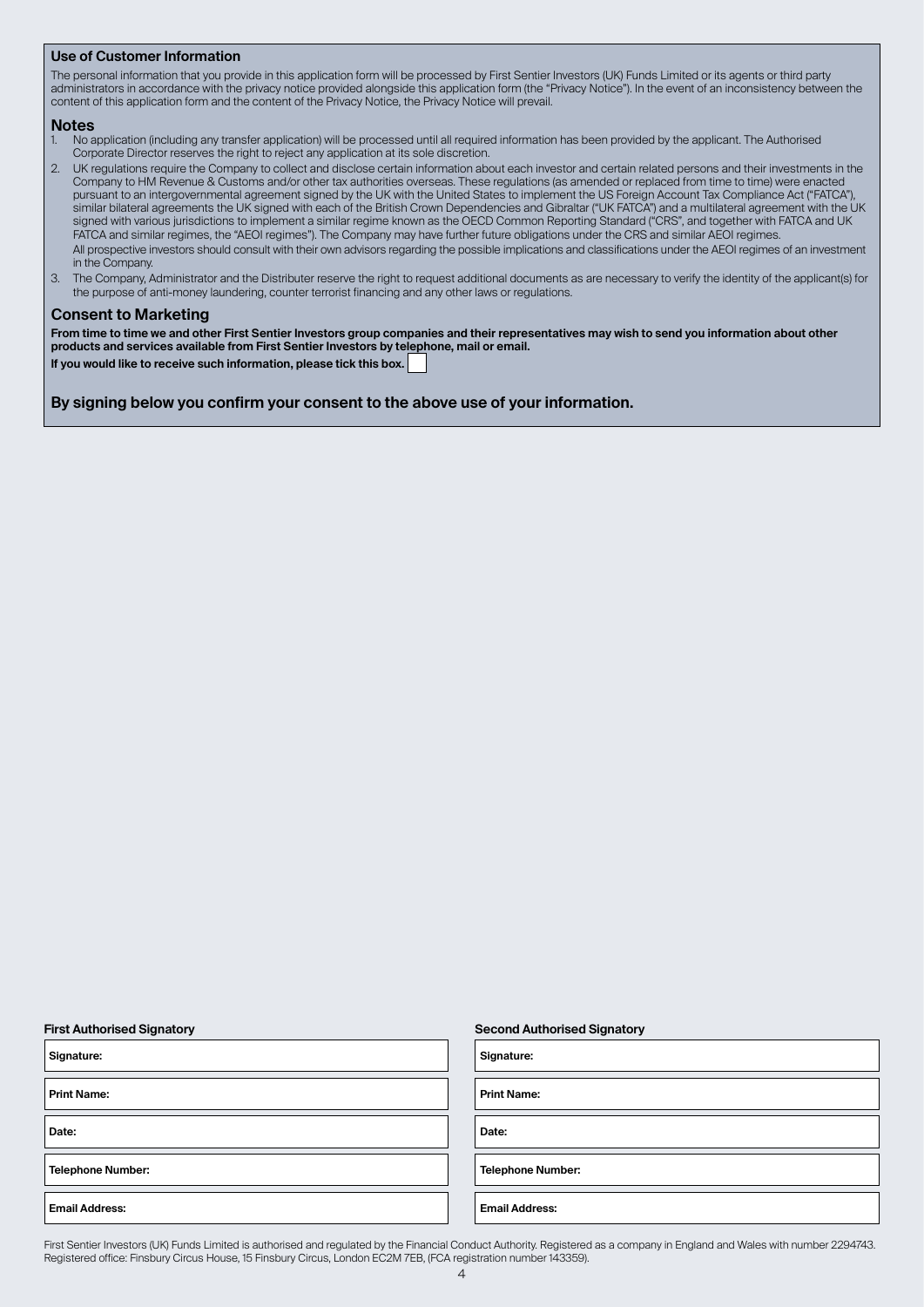# **Privacy Notice**

### **First Sentier Investors ICVC**

### **Background**

This Notice gives information on how the First Sentier Investors (UK) group of companies collect, use and protect the personal data held about investors. **Information about us**

References in this Notice to First Sentier Investors (UK) will include the following companies:

### **First Sentier Investors ICVC\***

### **First Sentier Investors (UK) Funds Limited\***

(together **"we"**, **"us"** or **"our"**)

\*Authorised and regulated by the Financial Conduct Authority of the United Kingdom.

### **Information we may collect**

First Sentier Investors (UK) collects from time to time, personal data on investors from a number of sources, including from: investor application forms; other First Sentier Investors (UK) forms (including website forms); correspondence, conversations with clients, advisers, intermediaries; business cards; third party service providers to our funds (for example, transfer agents, administrators, distributors, custodians, paying agents); client advisers; other third parties; and from public sources. This information may be collected directly from investors or indirectly from third parties, as follows:

#### **From you**

We may collect from you and process the following personal data:

• Your name; address (including proof of name and address); photo identification; contact details both personal and work (for example, your email and phone numbers); job title and company; nationality; citizenship; tax residency; date of birth; passport details; national insurance number and other tax details; adviser details; investment details; banking details; signed contracts with you; business cards, contact sheets and biographies; financial dealings; family connections; details of your company's directors, secretaries, authorised signatories and identification documents; details of any complaints made; data received from due diligence activities (such as anti-money laundering, politically exposed persons and sanctions checks); responses to surveys and competitions; fraud enquiries (for example, information from police reports); images captured by CCTV cameras on our premises; recordings of telephone conversations and electronic communications with our staff.

#### **From third parties**

We may collect personal data about you from third parties in particular:

- **• Third party service providers to our funds** (for example, transfer agents, registrars, administrators, distributors, custodians and paying agents) information received includes personal details of investors obtained from fund application forms such as: name; address; contact details; nationality; national insurance number; date of birth; tax residency; adviser details; investment details; bank account details.
- **• Your advisers (including independent financial advisers)** information received may include your name, address, gender, date of birth; bank details.
- **• Our vendors** such as Experian and World-Check information received includes the results of "Know Your Client", anti-money laundering, politically exposed persons and sanctions checks.
- **• Publically available sources** such as MandateWire and LinkedIn information available includes contact details of institutional investors (MandateWire) and details of job title, company, former employers and roles, and connections (LinkedIn).

#### **How we will use the information we collect**

The information we collect and use will depend on the nature of our business relationship with you, as follows:

- In relation to **prospective investors**, we may process personal data for identification purposes (prior to becoming an investor in our funds ), for the purposes of anti-money laundering, counter terrorist financing, suitability and appropriateness assessments, "Know Your Client" and credit-worthiness checks, and for any other applicable legal or regulatory reasons. Failure to provide relevant information will mean that we will not be able to on-board a potential investor.
- In relation to **investors in our funds**, we may process information collected for the purpose of account administration and other general business purposes (for example, for processing subscriptions and investments; maintaining the share register of investors, carrying out investor instructions; handling any complaints and enquiries; sending investor communications, including financial reports, valuations, corporate actions). In addition, in order to comply with regulatory obligations, we may collect and disclose certain information about our investors and certain related persons and their investments to HM Revenue & Customs and/or other relevant tax authorities overseas.
- We may from time to time process personal data of **investors** to comply with legal and regulatory requirements impacting our business. In particular, we may need in the context of our business: to obtain legal advice on legal and regulatory requirements; to report to relevant regulators; to comply with market opening and registration requirements in the conduct of our business.
- In relation to **intermediaries who introduce investors into our funds** (such as distributors, platforms and independent financial advisers), we may process personal data to conduct market research, gauge product sales or product performance or assess the creditworthiness of intermediaries. In addition, we may process the personal data of investors introduced to our funds, as outlined above.
- **• Monitoring purposes:** we may process personal data to analyse the performance of IT systems, monitor usage of resources and systems and to improve products, services and usability of our technology platform, including telephone calls and electronic communications with our staff which may be recorded for the purposes of retaining a record of communications, in the interests of security, for training and compliance monitoring purposes and/or to comply with legal or regulatory obligations.
- **• Where you have provided your consent, we may process your personal data for the purposes of informing you (for example, by telephone, mail and email) about other products and services available from the First Sentier Investors (UK) group of companies and of marketing campaigns and event invitations.**

We are entitled to use your personal data in these ways because:

- $\triangleright$  We have legal and regulatory obligations that we have to discharge;
- We may need to in order to establish, exercise or defend our legal rights or for the purpose of legal proceedings;
- ➢ The use of your personal data as described is necessary for our legitimate business interests (or the legitimate interests of one or more of our affiliates);
- $\triangleright$  The use of your personal data is necessary for the performance of a contract with you;
- ➢ You have provided your consent to us processing your personal data (other than for marketing purposes); or
- You have provided your consent to us processing your personal data for the purposes of informing you (for example, by telephone, mail or email) about other products and services available from the First Sentier Investors (UK) group of companies and of marketing campaigns and event invitations.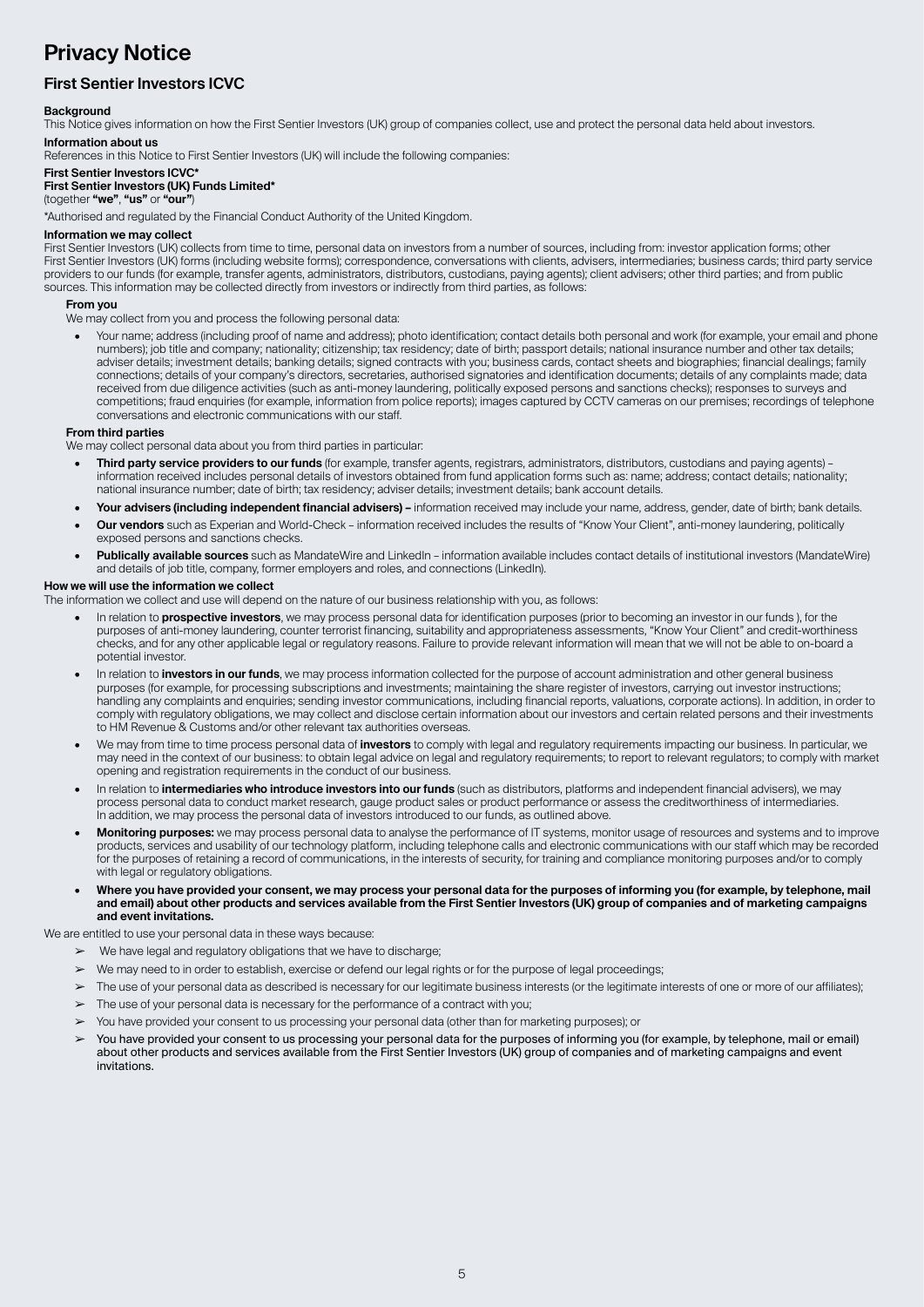#### **Disclosure of your information**

- We may disclose your personal data to any member of the First Sentier Investors (UK) group, which means our affiliates, for internal business and administrative purposes (including to administer our products and services and for prudential and risk management purposes) and, **where you have given your consent**, to provide you with information on related products and services. We may also disclose personal data relating to our clients to members of our group to whom we sub-delegate our services (for example, trade order execution and portfolio management).
- We may disclose your personal data to third parties that are specifically engaged by us to provide services to us, in which case we will require those parties to keep that information confidential and secure and to use it solely for the purpose of providing the specified services to us. The following is a list of the types of third parties who process your personal data on our behalf:
	- ➢ third party service providers to our funds (for example, transfer agents, administrators, distributors, custodians, paying agents and researchers). These third party service providers may also disclose and transfer your personal data to their affiliates or other third party contractors.
	- ➢ credit reference agencies, debt collection agencies and other companies for use in credit decisions, for fraud prevention, to pursue debtors and for the verification of identity
	- ➢ document execution vendors in relation to the execution of contracts with our clients;
	- $\blacktriangleright$  insurance brokers:
	- ➢ professional advisers (for example, accountants/tax advisors and legal advisors).
- If you use a financial adviser (as indicated on your investor application form), then details of your investments and valuations may also be provided to such financial adviser.
- We may disclose to relevant tax authorities, regulators, government departments or competent authorities of the UK or of other countries, any personal data (including tax status, identity or residency or other personal and payment information, documents or self-certifications) in order to comply with a court order or to meet legal and regulatory requirements arising in the conduct of our business. Such disclosure may be made directly to such regulators or competent authorities or made indirectly to our advisers or providers who will make such filings or disclosures on our behalf.

### **Transfers outside the UK and EEA**

We may transfer your personal data to our overseas affiliates (including outside the UK or EEA) and/or allow the information to be accessed by our affiliates and their employees outside the UK or EEA as well as within. It may also be processed by personnel operating outside the UK or EEA who work for us or for one of our third party service providers.

Where we transfer your personal data outside the UK or EEA, we will ensure that it is protected in a manner that is consistent with how your personal data will be protected by us in the UK or EEA or that the transfer is otherwise compliant with data protection laws. This can be done in a number of ways, for example:

➢ the country that we send the data to might be approved by the UK Information Commissioner's Office or the European Commission;

- the recipient might have signed up to a contract based on "model contractual clauses" approved by the UK Information Commissioner's Office or the European Commission, obliging them to protect your personal data;
- ➢ where data protection laws permit us to transfer your personal data outside the UK or EEA.

You can obtain more details of the protection given to your personal data when it is transferred outside the UK or EEA by e-mailing us at infouk@firstsentier.com or writing to us at First Sentier Investors (UK) Funds Ltd, PO Box 404, Darlington, DL1 9UZ.

### **How long will we store your data?**

Personal data held by us will be kept confidential. How long we hold your personal data for will vary and will be determined by various criteria, including:

- the purpose for which we are using it we will need to keep the data for as long as is necessary for that purpose; and
- legal obligations laws or regulation may set a minimum period for which we have to keep your personal data.

#### **Your rights in relation to your data**

### If you wish to contact us for any of the reasons below, please e-mail us at infouk@firstsentier.com or write to us at First Sentier Investors (UK) Funds Ltd, **PO Box 404, Darlington, DL1 9UZ:-**

- You have a **right to access** the information which we hold about you. If you wish to make an application to access or obtain this information, please contact us. In some circumstances, you have the right to receive some personal data in a structured, commonly used and machine-readable format and/ or request that we transmit that data to a third party where this is technically feasible. Please note that this right only applies to personal data which you have provided to us.
- We take reasonable steps to ensure that the personal data we collect, use or disclose is **accurate, complete and up to date**. Please contact us if any of the details you have provided change. Please also contact us if you believe that the information we have about you is not accurate, complete or up to date.
- If you wish us to **erase or restrict** using your data, please contact us. We may need to discuss with you the basis of your request as there may be circumstances where we are legally entitled to continue processing your personal data/refuse your request.
- If you have previously provided your consent to our use of your data (other than for marketing purposes) and you wish to **withdraw such consent**, please contact us. We may need to discuss with you whether our use of your data needs to continue for lawful purposes (i.e. because we have another legitimate reason (other than your consent) for doing so).
- **• If you have previously consented to being sent information about other products and services available from the First Sentier Investors (UK) group of companies, you may withdraw such consent by contacting us.**
- If you have any **complaints** in relation to the way we have used your information, please contact us in the first instance. You also have the right to lodge a complaint with the **Information Commissioner's Office** at *Wycliffe House, Water Lane, Wilmslow, Cheshire, SK9 5AF (Tel: 0303 123 1113),* if you think that any of your rights have been infringed by us.

#### **Other Products and Services**

If you would like to receive further information from us about other products or services offered by First Sentier Investors (UK) Group, please ensure you tick the relevant box on the appropriate application form or contact us by e-mailing us at infouk@firstsentier.com or writing to us at *First Sentier Investors (UK) Funds Ltd, PO Box 404, Darlington, DL1 9UZ.* 

#### **Changes to our Privacy Notice**

This Notice was updated on 6 April 2022. We reserve the right to change this Notice at any time.